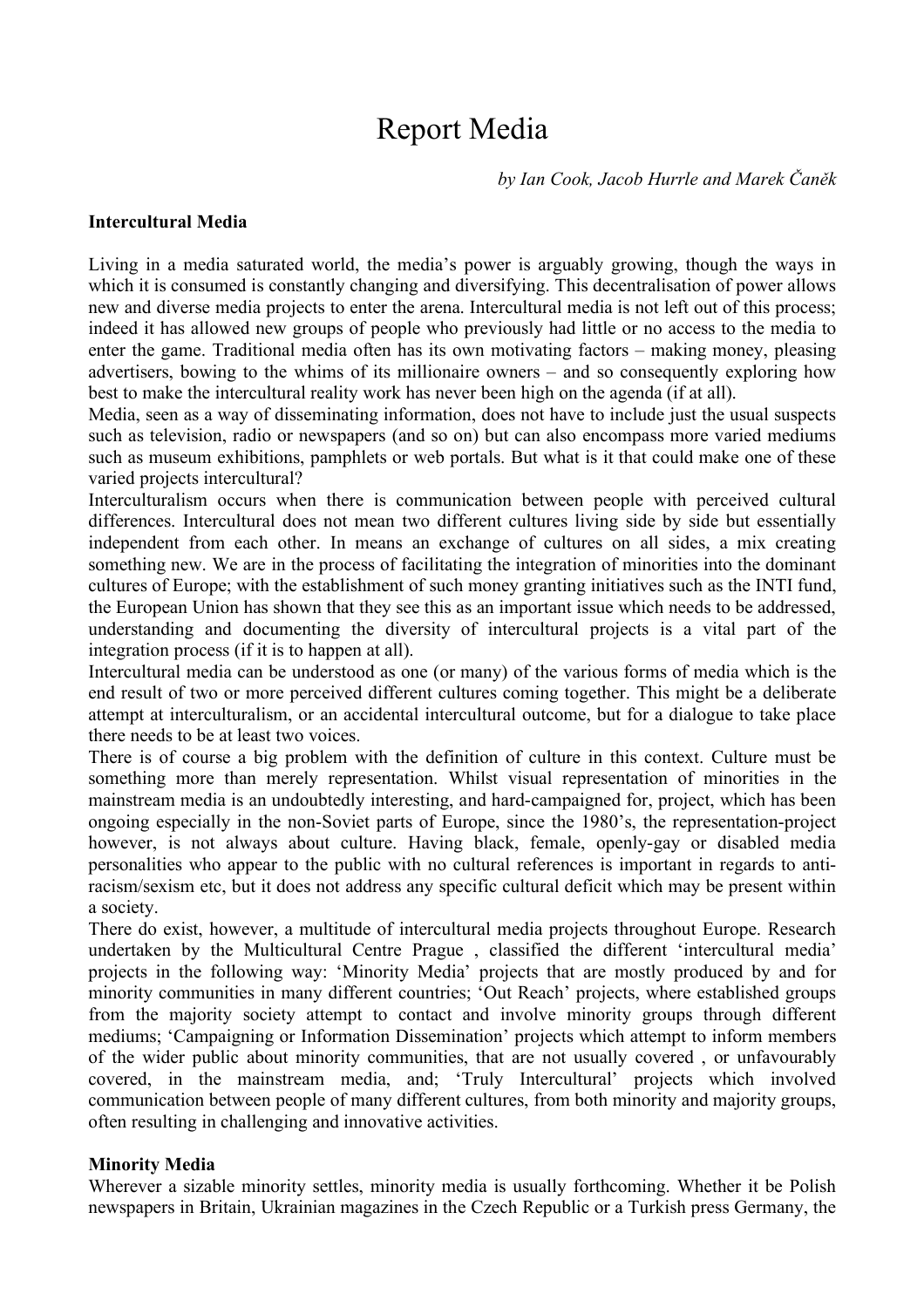media often takes a similar form: written in the minority language, covering both 'home events' and issues affecting minorities in the 'new' country and featuring stories and articles composed mostly by the migrants themselves. These media projects are as numerous as what they are similar. Sometimes they take on more interesting aspects, such as the regular Polish page in a popular Irish newspaper, but essentially they have questionable 'intercultural' value as they do not involve any communication between different cultures.

It might be argued that minority media projects give the power of information into the hands of the minorities who they can then write about the issues which do not get covered in the mainstream dominated media. However these projects do not involve any communication between different cultures, but rather they help to sustain cultural isolation. Minority media is usually targeted only at the minority group itself and so does not bridge any gaps between the minority and the majority. This is especially true if the langue of the minority cannot be understood by the rest of the population. It would be rare indeed to find 'ethnic' Czechs who could read Vietnamese. The benefits and problems stemming from minority media projects are indeed worthy of discussion, but in the context of interculturalism as understood here, they seem to be of little value.

#### **Out Reach to Minorities**

One way in which a dialogue between cultures is initiated is when the majority society makes attempt to reach out to the isolated or excluded minorities and facilitate the beginning of the intercultural process. In some cases there has been a concerted effort on behalf of actors to use their position in society to actively target such groups, such as the attempted intercultural activities of the media training by Pangea or the Library in Cheb, Czech Republic . Here the librarians of a town with a sizable and un-integrated Vietnamese population. They stated their explicit aims as to, "To reach out to the city's new inhabitants (ethnic minorities) and to create a space for inter-cultural exchange." They invited in local Vietnamese community leaders, put on exhibitions showcasing their culture and stocked the library with books in Vietnamese. However though the attempts at interculturalsim were successful on some levels, according to the librarian interviewed fro he research, the project was successful in targeting the majority population but failed to reach adult members of the Vietnamese minority. Contrary to initial expectations, the minority members showed hardly any interest in the acquired literature in Vietnamese language.

In some cases the outreach took the form of non-standard media, produced by groups without a strong media tradition. For instajnce the British Trade Union Congress (TUC) produced an information booklet for new labour migrants from Central and Eastern Europe into Britain with the aim of informing about, and explaining the fundamentals of, labour laws and workers' rights in the UK. The pamphlet, which was published in various languages was distributed via the workplace and on-line to either potential or actual migrant workers who were coming to the UK after EU expansion in 2004.

Taking our example of Intercultural Media however, it is clear that neither of the above mentioned projects really delivered something which could be described as truly intercultural. This is not to deny their worth; for instance migrant workers discovering their rights is without a doubt for the workers concerned a massive improvement in their situation.

However, when working towards the goal of improved intercultural relations, it was clear that there is also another important target group, after all a conversation has two sides: not the minority sections of society but rather the majority population whose concerns also have to be addressed.

# **Campaigning and Information Dissemination**

Many prejudices stem from misinformation, different project attempt to redress this balance through a range of different mediums such as newspapers, exhibitions and magazines. Their contribution to improved intercultural relations stems from the fact that they help to create more fertile ground for cross-cultural activity in the future, by allowing the majority population to understand more about the minorities with whom they live: their history, their cultures and their lives.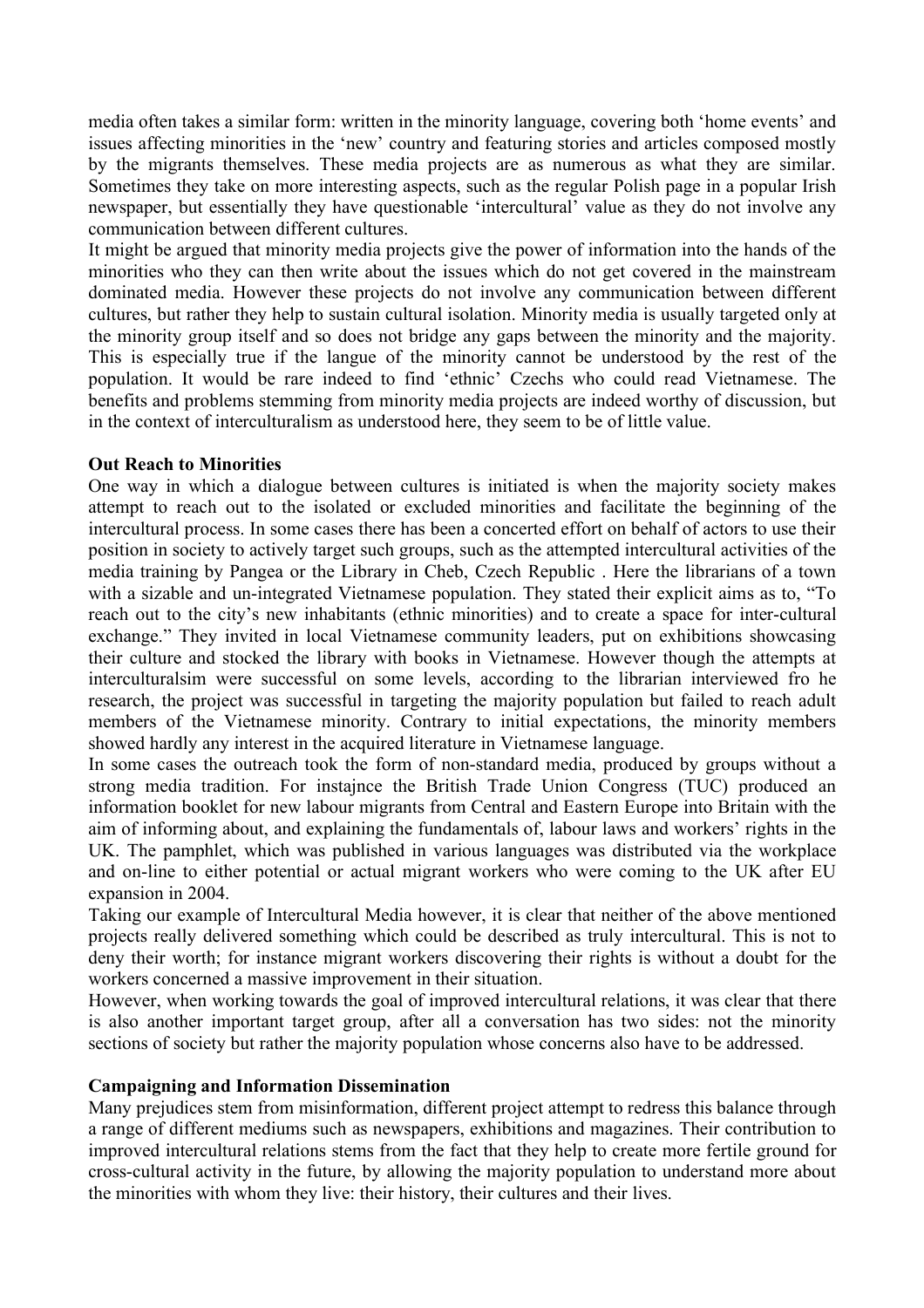For instance the Gastarbajter exhibition on labour migration to Austria illuminates the role migrants had from the 1960's onwards in helping the Austrian economy in the post-war boom. The exhibition, and others like it such as Kreuzbrg Museum, also help to give emotional substance to the stories of migrants, especially when revealing the tough decisions migrants made when leaving behind their friends and family. The process of dissemination was further helped by the exhibition taking place in a 'mainstream' museum and so it was made available for many members of the public who might not usually educate themselves about the history of migrants workers into the country.

Other projects take a more direct approach to tackling the problem by explicitly outlining the problems faced by certain groups. Gute Zeitung for example, imitates the tabloid press in style, has a large circulation and so manages to confront large numbers of Austrians with positive stories (as opposed the usually negative reports in the mainstream press) about asylum seekers and the work of the NGO 'Integration House'. This free once yearly publication arrives on people's door mats with a different and often challenging message. Přes, a magazine in the Czech Republic disseminates information, only on refuges, in a similar way (indeed it is the only publication dedicated to refuges in the country), Klub Hanoi provides information about Vietnam and a one-off G2 Polish Special from the British newspaper The Guardian addresses issues faced by labour migrants in a more journalistic way.

Such projects however, do not always involve the migrants so directly in their running and conception (although Klub Hanoi now has a large amount of Vietnamese users). More importantly, they do not address first of all the minority yet the majority population. Consequently, as useful and interesting as they were in both methodological and 'good practice' senses we still had trouble labelling them as truly 'intercultural.' They do, once again, help with the process of dialogue between cultures because they break down prejudices and offer insights to people ho might not always find them left to their own devices.

# **Truly Intercultural Projects**

Projects are in existence throughout Europe which mix people from different backgrounds, cultures and ethnicities to produce truly intercultural media. Of course within these projects there are examples of both good and bad practices and some are far more successful than others, but these projects are not just based upon creating intercultural understanding, or developing links between majority and minority groups (which are both important and fostered by the projects) but that they have the added value of being intercultural in their nature. They are the results of a communication between perceived different cultures: intercultural media.

For instance Journal Stimme which is produced by and for minorities or the Exiled Journalist Network (EJN) in Britain is a group of journalists exiled from their home countries for various reasons, who came together, after a British Media Ethics organisation began to contact them with the aim of forming a database of exiled journalists on the island. Now an organisation in their own right they help their fellow journalists by assisting them in finding ways to be journalists again. They organise retraining seminars and the like as well as monitoring the media for unfair treatment when dealing with migrant related stories. Its mere existence helps build ties between journalists from all over the world as well as gaining large support from the National Union of Journalists in Britain, resulting in intercultural network of journalists. There is intercultural communication between both British and 'migrant' journalists as well as the different journalists from all over the world.

Similarly, Radio Multikulti in Germany brings together many different ethnic groups living with the country to create a radio station which broadcasts in 18 different languages to a variety of cultures. In the beginning the station used presenters from the countries of origin, keeping a genuine feeling